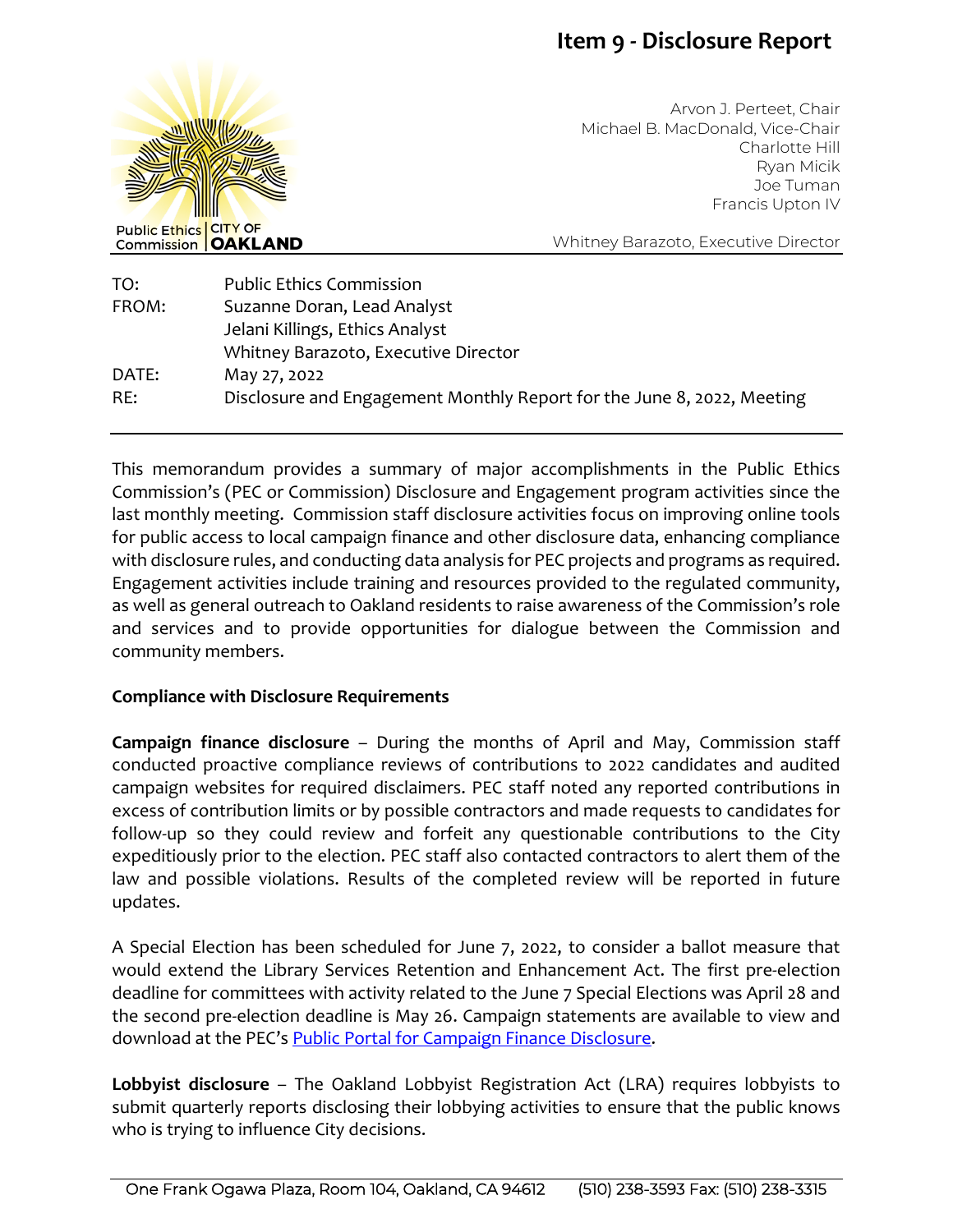April 30 was the deadline for quarterly lobbyist activity reports covering the period from January 1 through March 31, 2022. Lobbyists reported 357 contacts with Oakland public officials during the first quarter. Client payments to lobbyists totaled \$221,000.

An up-to-date list of registered lobbyists and lobbyist activity reports with links to view and download individual reports is available at the PEC's [Lobbyist](https://apps.oaklandca.gov/pec/Lobbyist_Dashboard.aspx)  [Dashboard and Data](https://apps.oaklandca.gov/pec/Lobbyist_Dashboard.aspx) webpage.

|                                  |                                 | <b>PAYMENTS</b><br>ΤO |
|----------------------------------|---------------------------------|-----------------------|
| <b>CLIENT NAME</b>               | <b>BUSINESS INTEREST</b>        | <b>LOBBYISTS</b>      |
| The Michaels Organization        | Real Estate, Rental and Leasing | \$45,350              |
| PricewaterhouseCoopers           | Other Services (except Public   |                       |
| <b>LLP</b>                       | Administration)                 | \$22,500              |
| Verizon                          | Information/technology          | \$22,500              |
| <b>Vistra Corporate Services</b> | Utilities                       | \$20,000              |
| Company                          |                                 |                       |
| <b>Becker Boards</b>             | Real Estate, Rental and Leasing | \$15,000              |
| <b>Schnitzer Steel</b>           | Manufacturing/industrial        | \$15,000              |
| <b>Gaehwiler Construction</b>    | Construction                    | \$15,000              |
| <b>Equity and General Trade</b>  | Non-profit/advocacy             |                       |
| <b>Association</b>               | organization                    | \$10,500              |
| <b>Marshall Retail Group</b>     | <b>Retail Trade</b>             | \$10,500              |
| <b>IKE Smart City</b>            | Information/technology          | \$9,000               |
| Amazon                           | Merchandise/retail              | \$9,000               |
| Lehigh-Hanson                    | Construction                    | \$9,000               |

Top ten lobbyist clients by total payments. Only voluntarily disclosed payments are included. SOURCE: https://data.oaklandca.gov/City-Government/Lobbyist-Clients/ss9a-d595.

### **Illuminating Disclosure Data**

In April and May, staff began updates, maintenance tasks, and quality assurance checks to the Commission's online tools for local campaign finance information ahead of the 2022 election season. Existing PEC projects focusing on local campaign finance data include the Open Disclosure website, the Show Me the Money contribution mapping app, as well as data analysis of trends provided in reports to the Commission.

# **Advice and Engagement**

**Advice and Technical Assistance** – In April and May, Commission staff responded to 32 requests for information, advice or assistance regarding campaign finance, ethics, Sunshine

law, or lobbyist issues, for a total of 136 requests in 2022.

**Candidates and Campaigns –** In April, staff issued an advisory regarding rules specific to ballot measure committees to inform treasurers and committees about state and local disclosure requirements. The monthly advisory sent in May focused on awareness of contribution limits and restrictions.

**Candidate and Treasurer Training –** In April, staff updated the PEC's candidate and treasurer training page with links to an on-demand recording of the live training and supplemental materials. In addition, campaign treasurers who



complete the training and pass a post-training quiz will be posted on the Commission website as a resource for candidates.